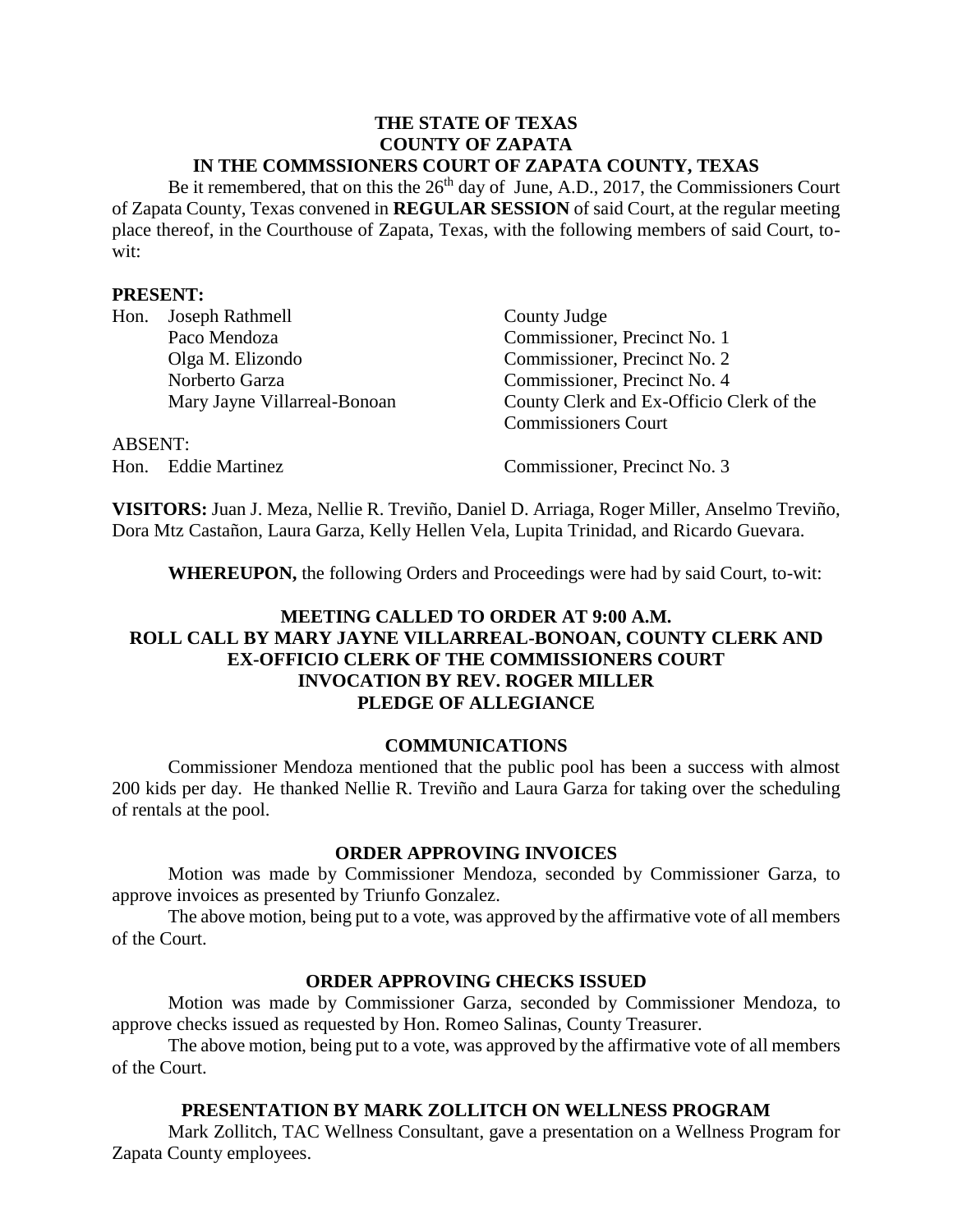#### **ORDER APPROVING REMOUNT OF DAMAGED AMBULANCE**

Motion was made by Commissioner Mendoza, seconded by Commissioner Garza, to approve to set damaged ambulance for remount after getting results from insurance company, approximate cost \$55,200.00, as requested by Chief J.J. Meza, Fire Chief.

The above motion, being put to a vote, was approved by the affirmative vote of all members of the Court.

## **ORDER APPROVING AND ALLOWING SOUTH TEXAS DEVELOPMENT COUNCIL TO SUBMIT HAZARD MITIGATION PLANNING GRANT APPLICATION**

Motion was made by Commissioner Garza, seconded by Commissioner Mendoza, to approve and allow the South Texas Development Council to submit on behalf of Zapata County a Hazard Mitigation Planning Grant Application as requested by Hon. Joe Rathmell, County Judge.

The above motion, being put to a vote, was approved by the affirmative vote of all members of the Court.

## **ORDER APPROVING REQUEST TO TRANSFER \$15,000 FROM TOBACCO FUND TO REPAIRS AND MAINTENANCE**

Motion was made by Commissioner Mendoza, seconded by Commissioner Garza, to approve request the transfer \$15,000 from Tobacco Fund to Repairs and Maintenance (10-543- 457) as requested by Chief J.J. Meza, Fire Chief.

The above motion, being put to a vote, was approved by the affirmative vote of all members of the Court.

## **UPDATE ON SUMMER FOOD PROGRAM**

Ramiro Hernandez gave an update on the Summer Food Program. He presented a financial report and a total of \$49,000 have been received in reimbursements. The program provides a snack and a hot meal. The program will be in effect through the end of the summer and will commence again at the beginning of the school year. Excess funds are being used for the At-Risk Program.

## **ORDER APPROVING 28 HOURS PER WEEK FOR ADMINISTRATION ONLY OF USDA SUMMER FOOD PROGRAM**

Motion was made by Commissioner Garza, seconded by Commissioner Mendoza, to approve 28 hours a week for administration only of the USDA Summer Food Program as requested by Ramiro Hernandez, USDA Food Program.

The above motion, being put to a vote, was approved by the affirmative vote of all members of the Court.

## **ORDER APPROVING MEMORANDUM OF AGREEMENT BETWEEN CITY OF LAREDO HEALTH DEPARTMENT AND ZAPATA COUNTY FOR ZIKA PREVENTION**

Motion was made by Commissioner Garza, seconded by Commissioner Mendoza, to approve Memorandum of Agreement between City of Laredo Health Department and Zapata County for Zika Prevention as requested by Hon. Joe Rathmell, County Judge.

The above motion, being put to a vote, was approved by the affirmative vote of all members of the Court.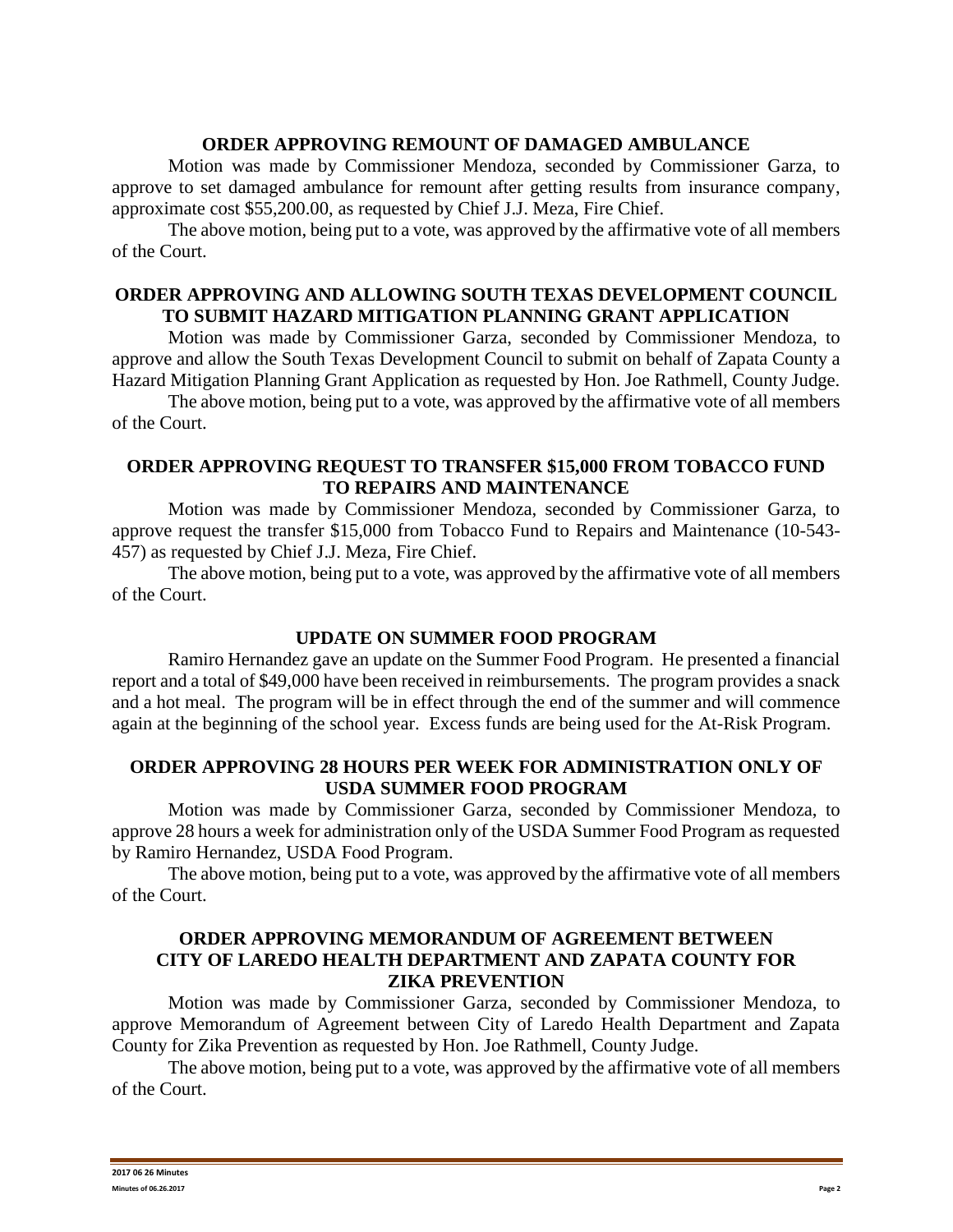## **ORDER APPROVING PURCHASE OF COMPUTERS FOR DISTRICT CLERK'S OFFICE**

Motion was made by Commissioner Mendoza, seconded by Commissioner Garza, to approve to purchase one computer from the Jury Fund (10-409-485), two computers from the Technology Fund (62-582-392) and one computer from Records Management (075-800-352) totaling \$5,163.00, pending verification by Auditor, as requested by Hon. Dora Martinez-Castañon, District Clerk.

The above motion, being put to a vote, was approved by the affirmative vote of all members of the Court.

## **ORDER ACCEPTING RETIREMENT OF SYLVIA FLORES AT ZAPATA NUTRITION CENTER**

Motion was made by Commissioner Mendoza, seconded by Commissioner Elizondo, to accept the retirement of Sylvia Flores (cook) slot #1 at the Zapata Nutrition Center, effective June 22, 2017 as requested by Nellie R. Treviño, Personnel Director.

The above motion, being put to a vote, was approved by the affirmative vote of all members of the Court.

# **ORDER APPROVING RESIGNATION OF RICARDO DE LOS SANTOS FROM ZAPATA COUNTY WATERWORKS**

Motion was made by Commissioner Garza, seconded by Commissioner Elizondo, to approve the resignation of Ricardo De Los Santos from Zapata County Waterworks Department effective June 9, 2017 as requested by Carlos Treviño, Jr., Water Plant Manager.

The above motion, being put to a vote, was approved by the affirmative vote of all members of the Court.

## **ORDER APPROVING PROGRESS REPORT ON TxDOT CERTZ PAVING PROJECTS**

Mr. Gonzalez was not present (handout attached for the record)

Motion was made by Commissioner Garza, seconded by Commissioner Mendoza, to approve progress report on TxDot CERTZ paving projects and approval of invoices as follows:

- San Ygnacio Viejo Road (approved)
- Mesa Salinas Road (approved)

The following items are still in progress:

- $\bullet$  16<sup>th</sup> Street (in progress)
- Villarreal Street (in progress)

The above motion, being put to a vote, was approved by the affirmative vote of all members of the Court.

## **ORDER TO TABLE REQUEST BY MANUEL GONZALEZ REGARDING VALLE VERDE ROAD PROJECT**

Motion was made by Commissioner Garza, seconded by Commissioner Mendoza to table the following item:

Valle Verde Road (tabled)

as requested by Manuel Gonzalez, Premier Engineering.

The above motion, being put to a vote, was approved by the affirmative vote of all members of the Court.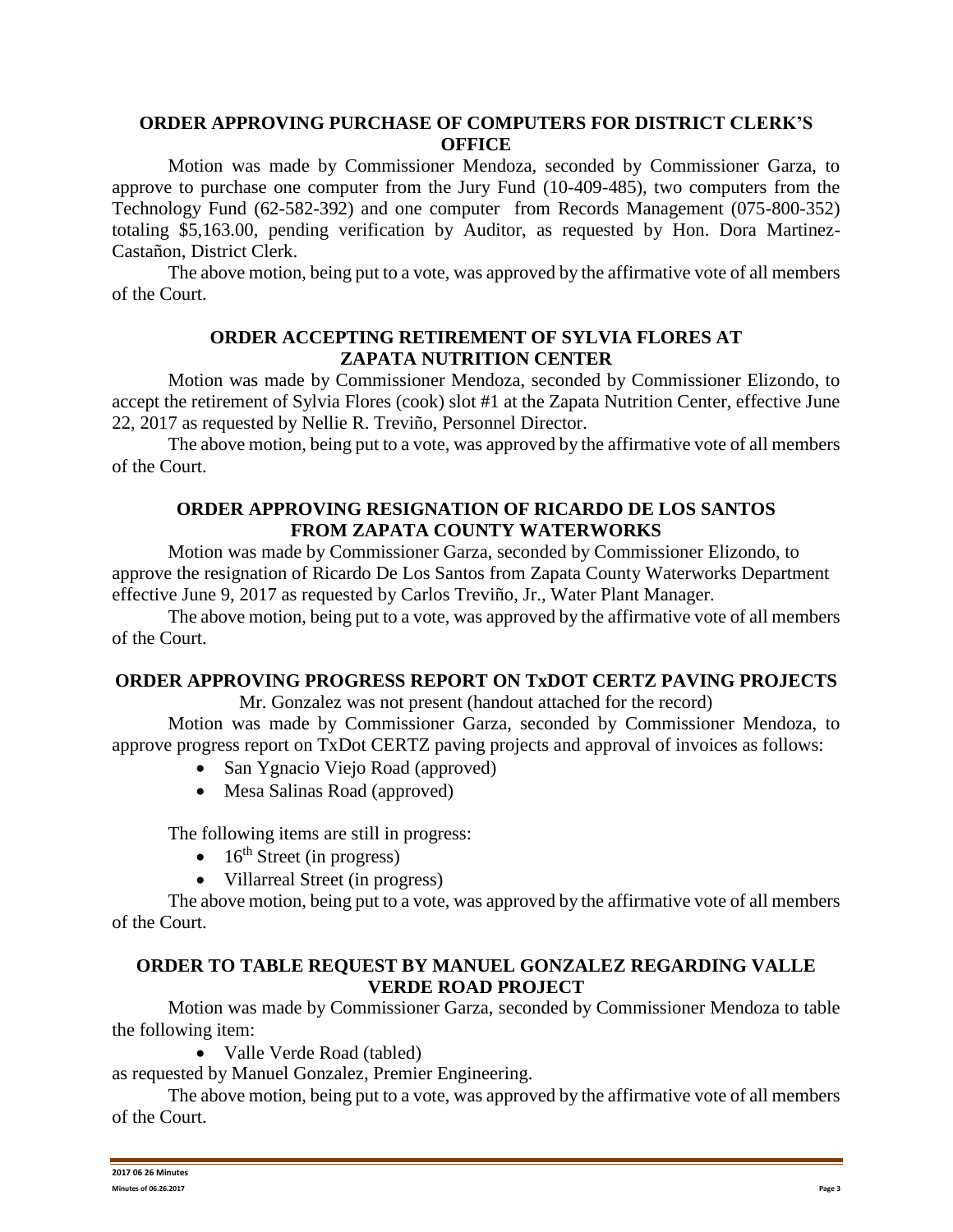## **ORDER TO APPROVE CVS ZAPATA SUBDIVISION PLAT**

Motion was made by Commissioner Mendoza, seconded by Commissioner Elizondo, to approve CVS Zapata Subdivision Plat as requested by Kelley-Heller Vela, Melden and Hunt, Inc.

The above motion, being put to a vote, was approved by the affirmative vote of all members of the Court.

## **ORDER TO APPROVE LINE ITEM TRANSFERS**

Motion was made by Commissioner Garza, seconded by Commissioner Mendoza, to approve the following line item transfer to meet departmental needs:

|              | <b>Department</b>   | <b>Line Item</b> | <b>Fund</b>    | <b>Amount</b> |
|--------------|---------------------|------------------|----------------|---------------|
| <b>From:</b> | Commissioner Pct. 4 | $10-004-310$     | Supplies Pct.4 | \$850.00      |
| To:          | Commissioner Pct. 4 | 10-004-310       | Travel Pct. 4  | \$850.00      |

as requested by Roxana Elizondo, County Judge's Office.

The above motion, being put to a vote, was approved by the affirmative vote of all members of the Court.

Motion was made by Commissioner Garza, seconded by Commissioner Mendoza, to to approve the following line item transfer to meet departmental needs:

|              | Department     | <b>Line Item</b> | <b>Fund</b> | <b>Amount</b> |
|--------------|----------------|------------------|-------------|---------------|
| <b>From:</b> | Non-Department | 10-409-420       | Telephone   | \$60.21       |
| To:          | Non-Department | 10-409-444       | Electricity | \$60.21       |

as requested by Bobbie Meza-Barrera, County Auditor's Office.

The above motion, being put to a vote, was approved by the affirmative vote of all members of the Court.

Motion was made by Commissioner Garza, seconded by Commissioner Mendoza, to to approve the following line item transfer to meet departmental needs:

|              | <b>Department</b>  | <b>Line Item</b> | <b>Fund</b> | <b>Amount</b> |
|--------------|--------------------|------------------|-------------|---------------|
| <b>From:</b> | <b>Sewer Plant</b> | 08-602-443       | Electricity | \$1,668.90    |
| $\Gamma$ To: | Non-Department     | 10-409-444       | Electricity | \$1,668.90    |

as requested by Bobbie Meza-Barrera, County Auditor's Office.

The above motion, being put to a vote, was approved by the affirmative vote of all members of the Court.

Motion was made by Commissioner Garza, seconded by Commissioner Mendoza, to to approve the following line item transfer to meet departmental needs:

|              | <b>Department</b>      | <b>Line Item</b> | <b>Fund</b>                     | <b>Amount</b> |
|--------------|------------------------|------------------|---------------------------------|---------------|
| <b>From:</b> | Indigent Care & Pauper | 10-640-395       | Indigent<br>Care<br>Terp.       | \$50.00       |
| To:          | Indigent Care & Pauper | 10-640-392       | Indigent<br>Care<br>(Co. Mercy) | \$50.00       |

as requested by Bobbie Meza-Barrera, County Auditor's Office.

The above motion, being put to a vote, was approved by the affirmative vote of all members of the Court.